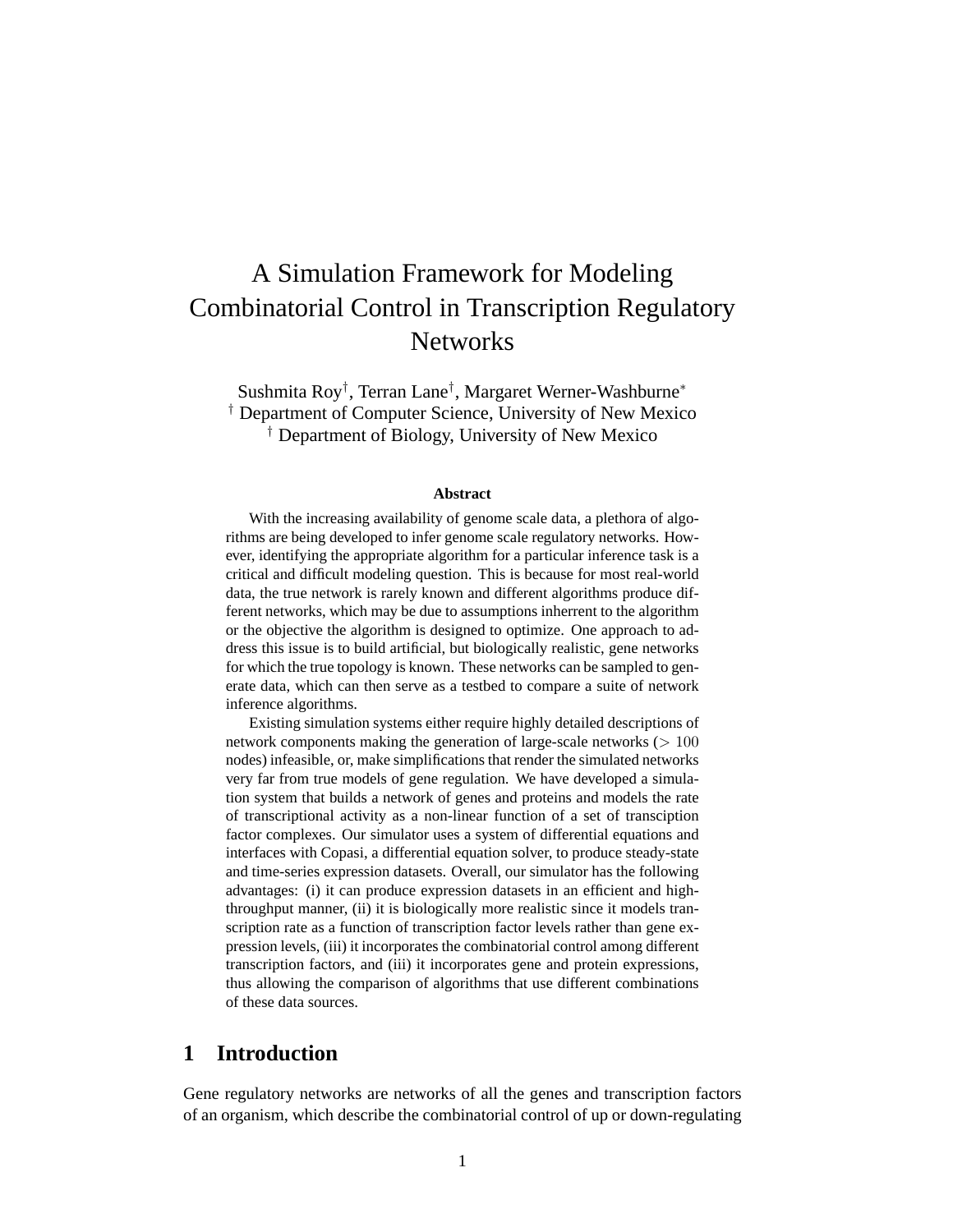genes in a context-specific manner. Because high-throughput assays measure only a subset of the network properties at a time we need network inference algorithms that can integrate different high-throughput assays and build a complete and highconfidence estimate of the true regulatory network. This raises an important issue of identifying the best algorithm from a repertoire of existing network inference algorithms. Because there is no genome-scale regulatory network that has been fully characterized under all possible environmental conditions that an organism can exist in, network inference is essentially an unsupervised learning task, making the comparison of results from different algorithms on real data extremely difficult.

One approach to address this issue is to build mathematical simulations of regulatory networks based on the known biology of the gene regulation process. These simulated networks can then be run forward in time to generate measurements of the nodes of the simulated network, which can be used as input data to an inference algorithm. Since the true structure of the network is known, we can gauge the merits of a network inference algorithm by comparing the inferred network with the true network.

Since the gene regulation process is essentially a dynamic process existing network simulations employ a system of ordinary differential equations (ODE) that describe the kinetics of gene (mRNA) and protein concentrations as a function of time. Some of these approaches [8, 7] require a lot of user-specified information to build highly detailed models, making them impratical for genome-scale networks with greater than ten genes. Other approaches [6], can generate large networks but disregard crucial information such as protein expression and the combinatorial control of the transcription factors.

We describe an ODE-based network simulation system that is integrated into an existing ODE solver, Copasi [4], for building large and biologically realistic regulatory networks. We represent genes and proteins as separate entities, incorporating crucial details of the role of protein expression in the regulation process. We also design kinetic equations of transcription that explicitly capture the combinatorial control of transcription factors. Our simulation system requires only the number of genes as user input and automatically generates a network topology and associated kinetic equations in a Copasi-compatible format. Copasi can then be used to generate time-series as well as steady-state data of hundreds of genes and proteins, which can then be leveraged to perform comparitive analysis of different network inference algorithms.

### **2 Related work**

NetBuilder is a graphical user-interface enabled software that allows the description and simulation of gene regulatory networks [8]. The NetBuilder user interface provides logical gates to define relationships between the network components such as genes and proteins. These logical gates are associated with mathematical functions that are invoked during a simulation run. Although, NetBuilder supports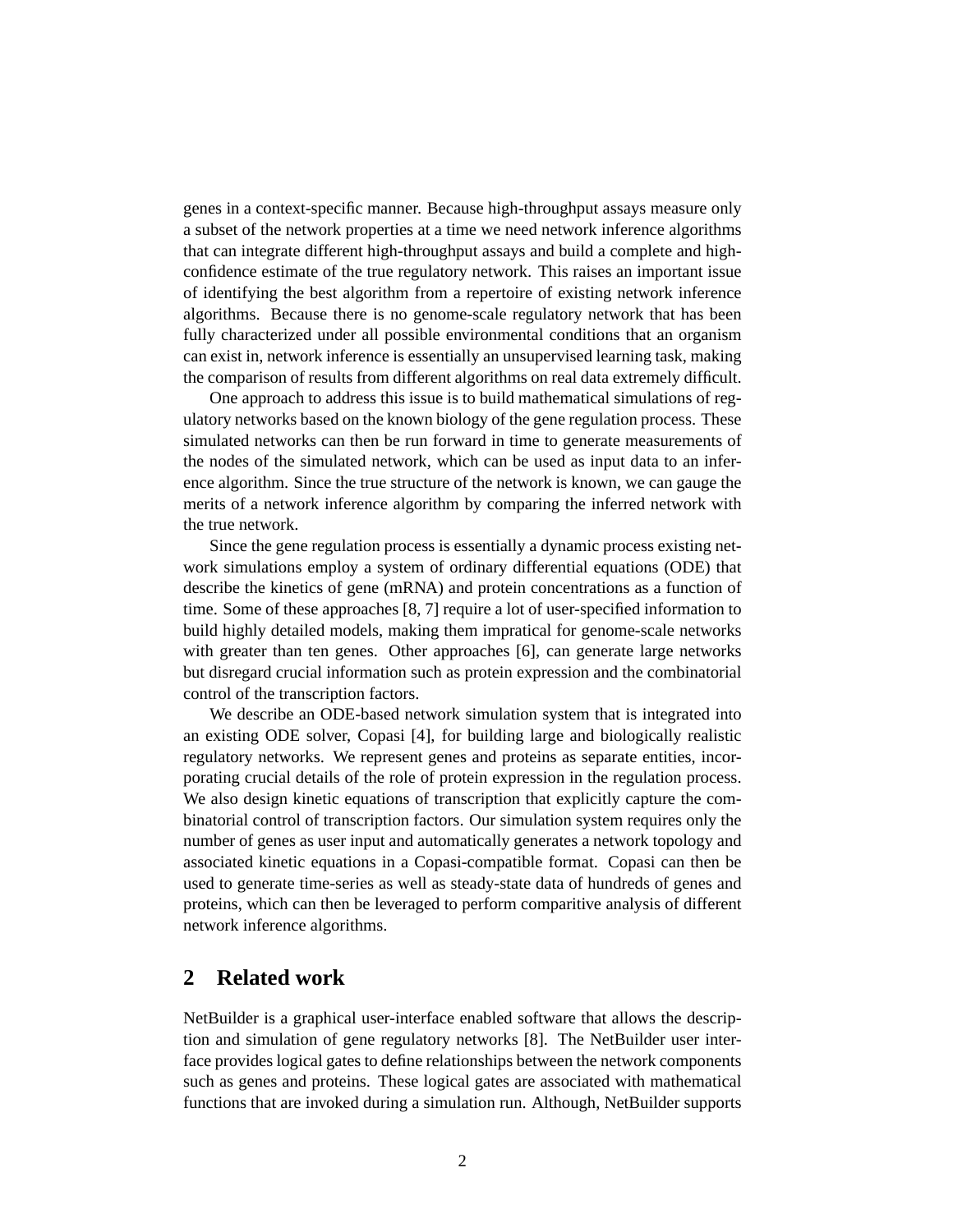complex, non-linear interactions between transcription factors, the model can be generated only via the user interface making the description of big networks ( $> 10$ ) genes) very cumbersome.

Mendez *et al.* have generated a collection of artificial genetic networks (AGN) in Copasi compatible format, which can be used to generate time-series and steadystate data [6]. However, in these networks genes and proteins are treated as the same entity. The transcription rate of a gene is dependent upon the concentration of other genes rather than proteins, which inherrently assumes that gene expression is completely correlated with protein expression. However, in real biological systems, protein expression does not correlate with gene expression due to different translation and degradation rates of proteins [2, 3]. Finally, the transcription kinetics do not account for combinatorial control among multiple transcription factors.

Our simulation system combines the high throughput capabilities of the AGN system and the biological richness of the NetBuilder model.

### **3 Transcriptional regulatory network simulation system**

### **3.1 Transcription**

Transcription is the process of making messenger RNA (mRNA) from the DNA sequence of a gene. Transcriptional regulation of gene expression, that is, how much of mRNA is made, is a major driving force of an organism's growth and survival in healthy and perturbed conditions. Although the transcription process and its regulation is achieved by a complex, multi-level machinery of interacting bio-chemical components, we will focus only on the role of protein interactions and transcription factor proteins in the regulation process.

Transcriptional regulation at the protein level is achieved by trancription factors binding to different promoter regions of genes under different environmental conditions. Depending upon the set of transcription factors that are bound to the promoters, RNA polymerase II is recruited with different efficiency, which in turn influences the rate of transcription. The genes to which a transcription factor binds for transcriptional activation or repression are called the targets of the transcription factor. Several transcription factors may bind to the same gene in different combinations resulting in different rates of transcription. For example, if two transcription factors can bind to a gene, there are four possible combinations of the transcription factors, that may be present on the promoter region of the gene. In addition, when multiple transcription factors are bound simultaneously, the net effect on the transcription rate is not a linear function of the effects of the individual transcription factors. Different binding combinations may be induced by different environmental conditions, resulting in a complex, combinatorial and non-linear control on transcription. Our goal is to develop a simulation system that models this combinatorial control on gene regulation.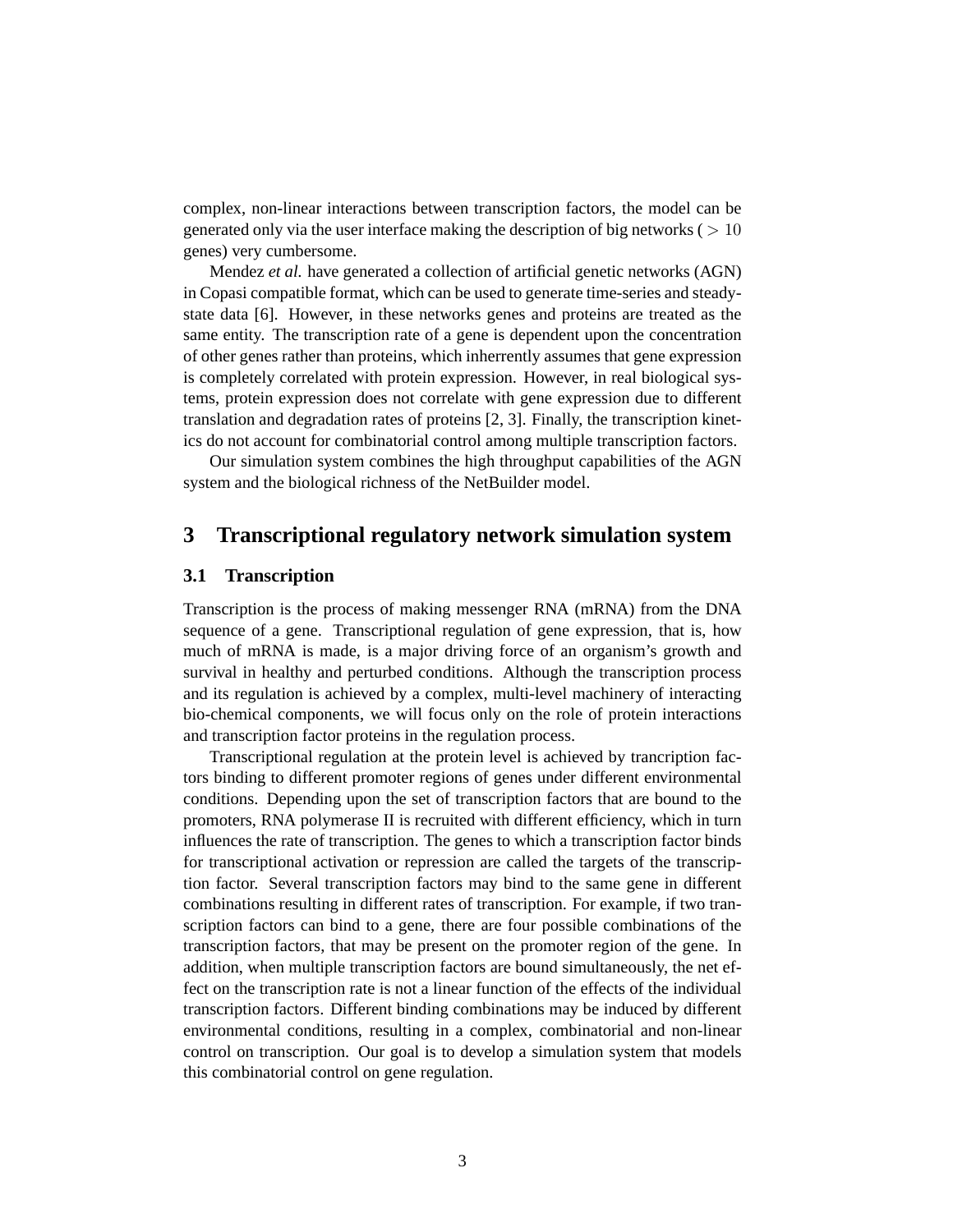#### **3.2 Modeling transcription**

Our simulation framework is described in two parts: (a) the network topology connecting the genes and proteins, and (b) the set of differential equations specifying the kinetics of transcription as determined by the network topology.

#### **3.2.1 Network topology**

The regulatory networks that we generate are composed of genes and proteins as nodes in the network. We assume that every gene is coding and produces a unique protein. We assume that all the proteins are transcription factors and have activating and repressing actions on different sets of genes. The protein nodes are connected by an undirected network with scale-free topology [1]. Each gene has an outgoing arc to it's coding protein. Each transcription factor has outgoing arcs to its target genes.

We associate each gene to a set of transcription factors using an exponential distribution describing the in-degree distribution of the genes [5]. The in-degree of a gene may be zero implying that the gene is self-regulatory. Since we want to incorporate the role of the protein interaction network, we allow individual proteins as well as cliques of proteins to be in-neighbours of the genes. The cliques are generated by exhaustive enumeration in the protein network and represent transcription factors that must function as a single unit to produce the desired activating or repressing effects. See Section 3.3 for more details.

#### **3.2.2 Differential equation model**

The system of differential equations have been adapted and enhanced from the existing work from NetBuilder and AGN [6, 7, 8]. We denote  $P_i(t)$  as the concentration of the *i*<sup>th</sup> protein at time t, where  $1 \le i \le n$ , n being the number of genes in the network. The rate of change of  $P_i(t)$ ,  $\frac{dP_i(t)}{dt}$ , is dependent upon its synthesis and degradation:

$$
\frac{dP_i(t)}{dt} = U_i G_i(t) - u_i P_i(t)
$$

Here  $G_i(t)$  is the concentration of the gene that codes for the  $i^{th}$  protein at time t. The synthesis term,  $U_iG_i(t)$  specifies that the amount of  $P_i$  being produced at time t is a linear function of the amount of  $G_i$  at that time. The degradation term,  $u_iP_i(t)$ describes  $P_i$  degradation as a linear function of the concentraton,  $P_i(t)$  at any point in time. The terms,  $U_i$  and  $u_i$  are the  $i^{th}$  protein's synthesis and degradation rate constants. We set  $U_i$  and  $u_i$  individually for each protein by drawing samples from a uniform distribution, [0.01, 0.1].

The rate of change of  $G_i(t)$ ,  $\frac{dG_i(t)}{dt}$  is also written as a difference between the synthesis and degradation of  $G_i$ :

$$
\frac{dG_i(t)}{dt} = V_i S_{G_i} - v_i G_i(t) \tag{1}
$$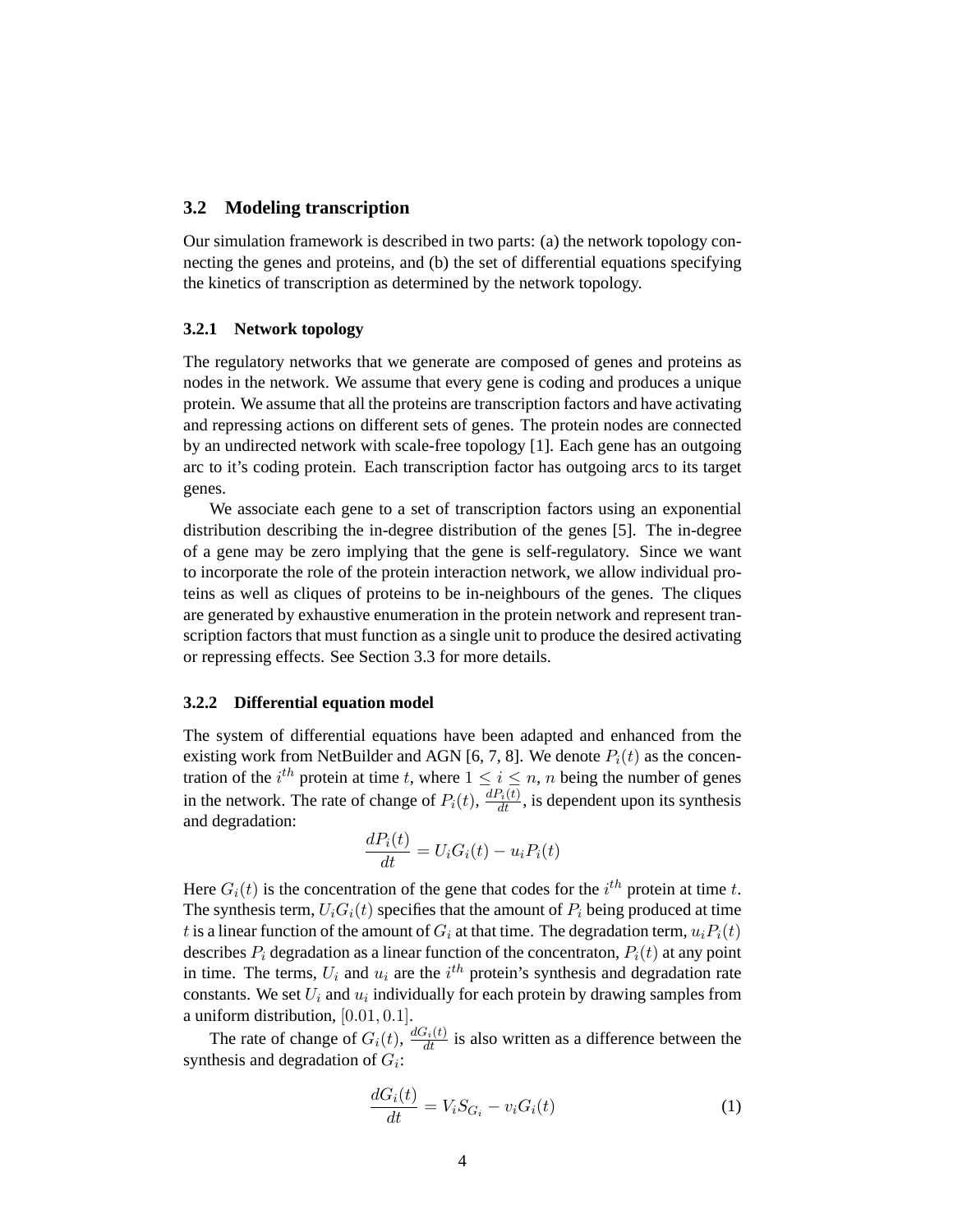Similar to the proteins, degradation is a linear function of the gene concentration, where  $v_i$  is the degradation constant for the  $i^{th}$  gene.  $V_i$  is the basal rate of transcription for the  $i^{th}$  gene and assigned values drawn from a uniform distribution, [0.01, 1]. The term,  $S_{G_i}$  is a function of the concentrations of the transcription factors of  $G_i$ . The gene synthesis function is the crucial part of our model as it specifies the combinatorial control of the transcription factors and takes into the account the protein interaction topology. We describe it in the next section.

#### **3.3 Modeling the combinatorial control of transcription factors**

The combinatorial control of transcription factors is captured by the synthesis part of the right hand side of the differential equation defining the temporal dynamics of each gene concentration. We first identify cliques in the protein interaction network by using exhaustive enumeration. This is possible since we consider a few hundreds of proteins and the network is sparsely connected resulting in small cliques. We then use the set of all cliques,  $C$ , to determine the transcription factors of a gene.

Previous work has shown that the probability distribution of the in-degree,  $k$ , in the yeast regulatory network is an expoential distribution,  $P(k) = \lambda e^{-\lambda k}$  [5]. So, we set the in-degree for each gene,  $k$ , to a sample drawn from the exponential distribution,  $P(k) = (0.42)e^{-0.42k}$ , where  $\lambda = 0.42$  from Maslov *et al.* 

We select  $k$  in-neighbours of a gene by drawing uniformly at random,  $k$  elements from the set  $C$ . We refer to the set of  $k$  cliques that are in-neigbours of the  $i<sup>th</sup>$  gene as  $F_i$ . Each clique in  $F_i$  is assigned an activating or repressing role by flipping a bit at random. All the proteins in the clique are assigned the same repressing or activating role. Since the number of combinations of  $k$  elements grows exponentially  $(2<sup>k</sup> - 1)$ , we restrict the number of combinations for a gene to a hard threshold of  $m = 10$ . If the  $2<sup>k</sup> - 1 > 10$ , then we select uniformly at random 10 combinations from the set of  $2^k - 1$  combinations. We refer to each combination of cliques as a transcription factor complex. To summarize our process of creating transcription factor complexes, we first find cliques in the protein network. We then select  $k$  cliques for regulating a gene, and then use at most 10 different combinations of these  $k$  to determine the synthesis function of a gene.

From the above paragraph, we note that there are two levels of interactions occuring at the transcription factor level. The first level of interaction, *within-clique* interaction, captured in a clique is determined by the protein interaction network. The second level of interaction, *across-clique* interaction, is between cliques and therefore between the transcription factors, induced by the specific combination of cliques we pick. We now describe the mathematical functions that capture these two types of interactions.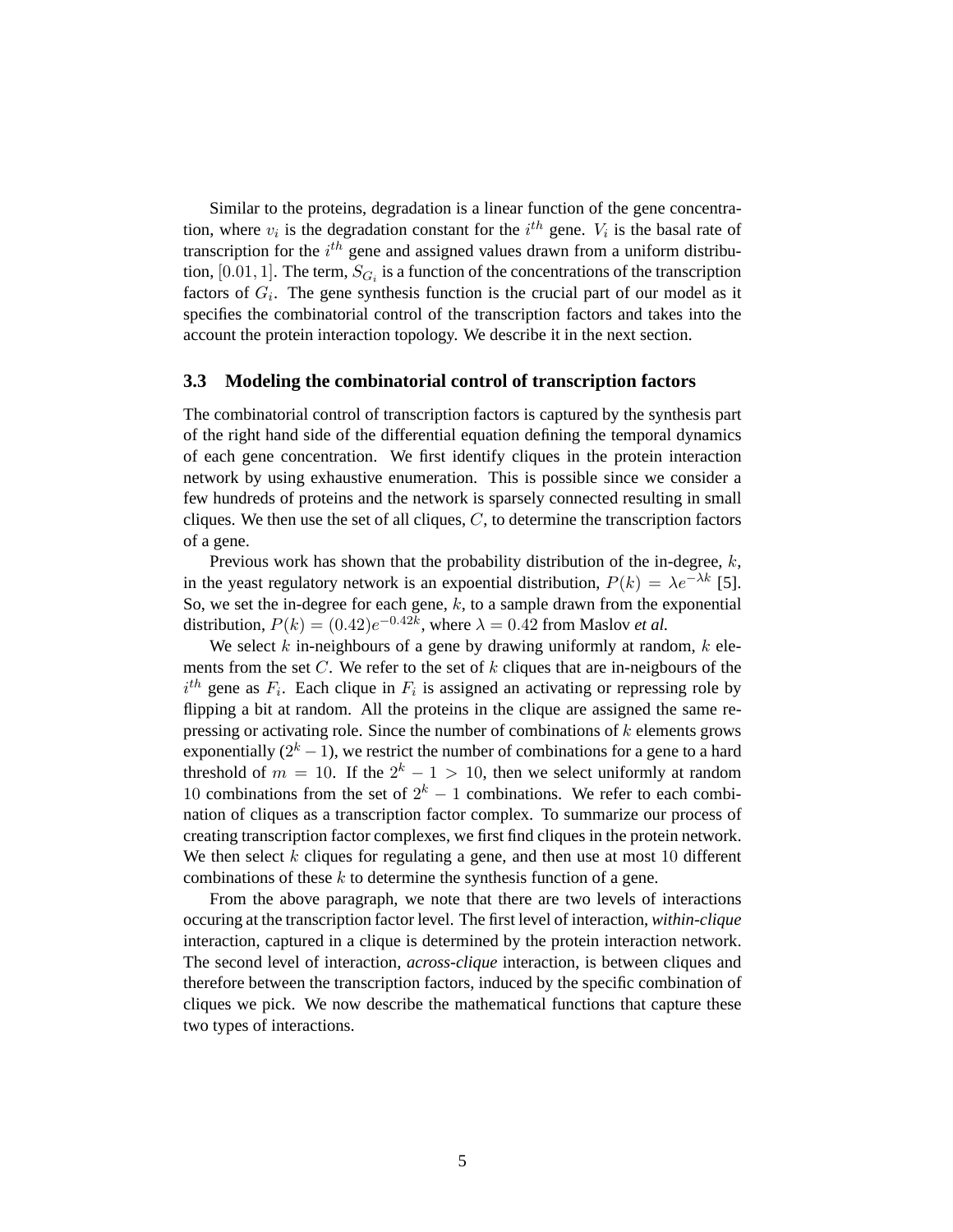#### **3.3.1 Within clique interaction**

The clique,  $c_j$ ,  $1 \leq j \leq |F_i|$  associated with the  $i^{th}$  gene, is a set of proteins with indices  $\{r_1, \dots, r_l\}$ , where l is the number of proteins in  $c_j$ . Let  $A_{ij}$  denote the action of the clique,  $c_j$  on the  $i^{th}$  gene. If  $c_j$  is assigned an activating role then

$$
A_{ij} = \frac{\prod_{p=1}^{l} P_p(t)}{\prod_{p=1}^{l} Ka_{ip} + \prod_{p=1}^{l} P_p(t)}
$$

Here  $P_p(t)$  is the concentration of the protein,  $P_p$  at time, t.  $Ka_{ip}$  is the equilibrium dissociation constant of the *a*ctivator  $P_p$  of the  $i^{th}$  gene.

If  $c_i$  is assigned a repressing role then

$$
A_{ij} = \frac{\prod_{p=1}^{l} Ki_{ip}}{\prod_{p=1}^{l} Ki_{ip} + \prod_{p=1}^{l} P_p(t)}
$$

where  $Ki_{ip}$  is the equilibrium dissociation constant of the *i*nhibitor  $P_p$  of the *i*<sup>th</sup> gene.

#### **3.3.2 Across clique interaction**

The across clique interactions are captured in  $S_{G_i}$ , which was first introduced in equation 1. This  $S_{G_i}$  function is a weighted sum of contributions of the Q different transcription factor complexes, corresponding to the randomly selected clique combinations from the total  $2^k - 1$  combinations. The contribution of the  $q^{th}$  transcription factor complex,  $x_q$  is simply the product of the action of each clique,  $c_j$ ,  $A_{ij}$  in the  $q^{th}$  complex:  $\overline{y}$ 

$$
x_q = \prod_j A_{ij}
$$

The weight of the  $q^{th}$  complex,  $w_q$ , determines how active the complex is in particular simulation setting. These weights can be changed to simulate the effect of different environmental conditions on the activity of the complex.  $S_{G_i}$  for the  $i^{th}$ gene is written as

$$
S_{G_i} = \sum_{q=1}^{Q} w_q x_q \tag{2}
$$

Thus, in this manner we combine the protein interaction network, protein expression as well as the combinatorial role of transcription factors into a mathematical model of gene regulation.

### **4 Results**

We describe simulation results of a small network of  $n = 5$  genes and  $n = 5$  proteins with the topology shown in Fig 1. The gene synthesis functions are described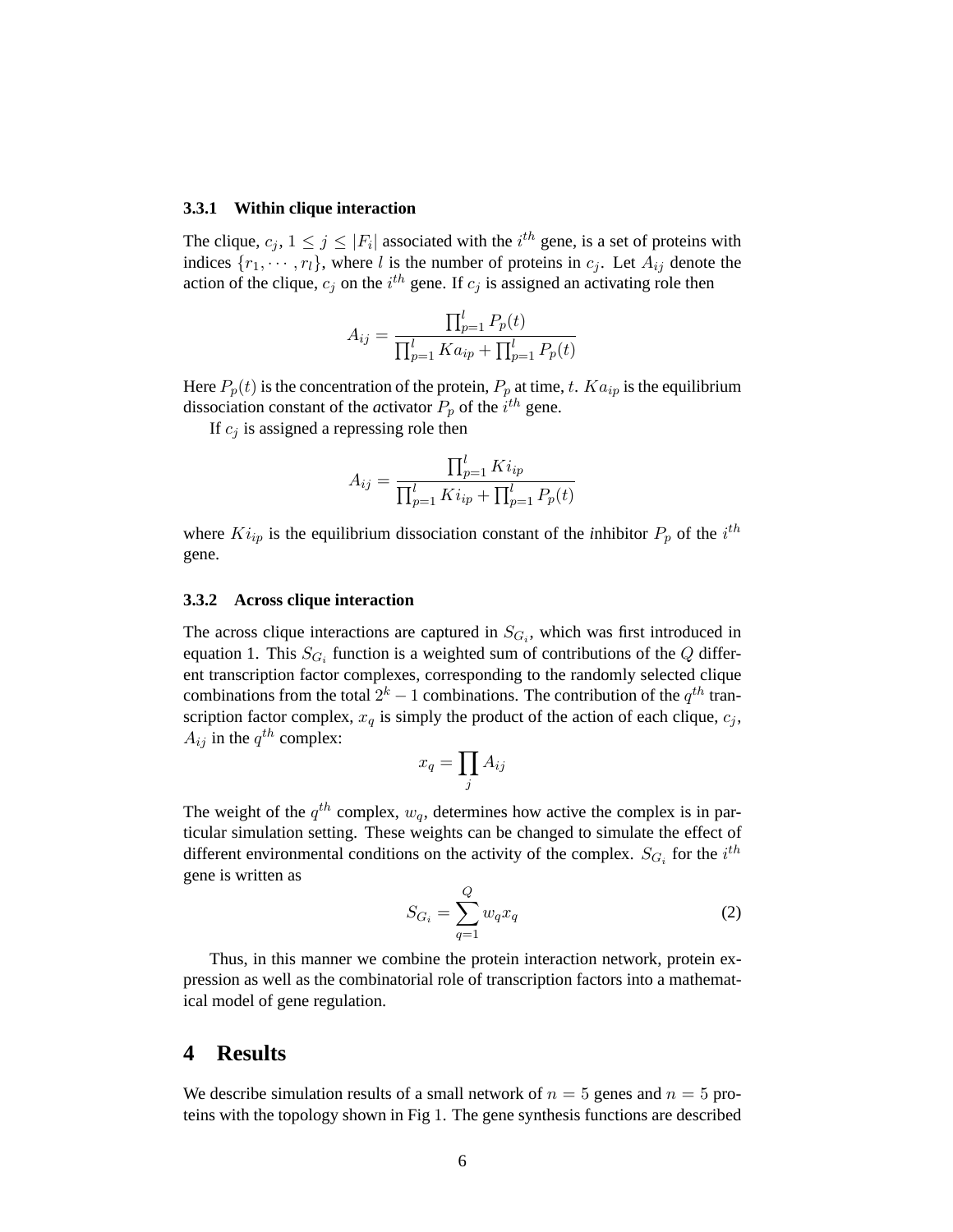

Figure 1: Example network of 5 genes and proteins. The red arrows denote the regulatory actions, black arrows denote transcription and the undirected arcs denote the protein interactions forming a complex. The arrow heads denote the type of regulation.

in Table 1. We first illustrate the importance of modeling protein expression as a separate entity and then we demonstrate the effect of perturbing different types of genes in the network. In particular, we show the effect of perturbing a protein clique that regulates another gene.

### **4.1 Combinatorial control of transcription**

The network shown in figure 1 is composed of 5 genes and 5 proteins. The genes  $G_3$  and  $G_1$  are self-regulatory. The protein  $P_3$  coded by gene  $G_3$  is an activator for  $G_0$ . The proteins  $P_0$  and  $P_1$  coded by the genes  $G_0$  and  $G_1$  interact to form the two protein clique,  $P_0 - P_1$ , which has a repressive effect on  $G_4$ . The protein  $P_2$  encoded by gene  $G_2$  has an activating effect on  $G_4$  which codes for  $P_4$ . This in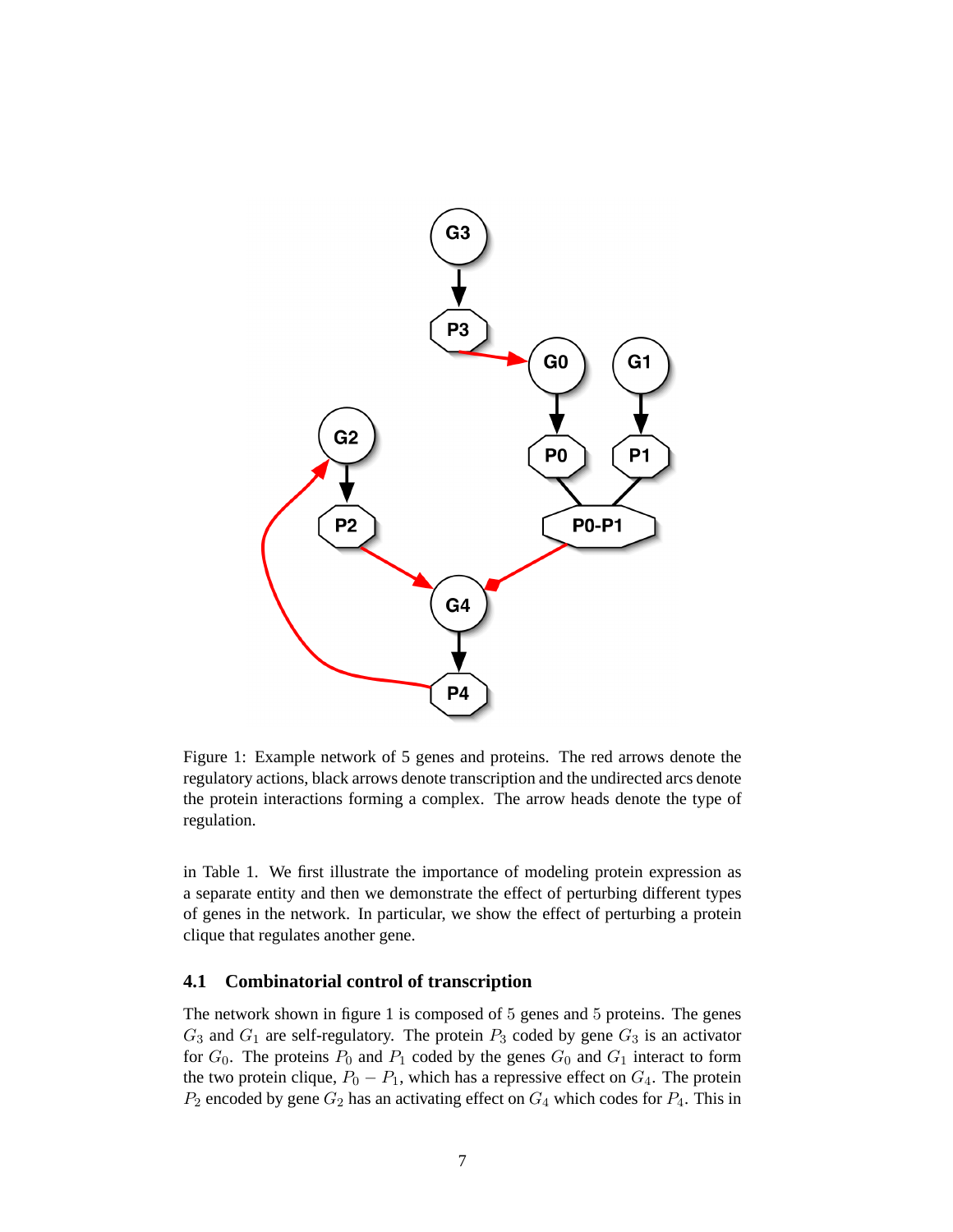| Gene           | Synthesis function                                                                                                                                                                                                                                                    |
|----------------|-----------------------------------------------------------------------------------------------------------------------------------------------------------------------------------------------------------------------------------------------------------------------|
| G <sub>0</sub> | $\frac{P_3}{Ka_{0,3}+P_3}$                                                                                                                                                                                                                                            |
| G1             |                                                                                                                                                                                                                                                                       |
| G2             | $\scriptstyle{V_2}$<br>$\frac{r_4}{Ka_{2,4}+P_4}$                                                                                                                                                                                                                     |
| G <sub>3</sub> | $V_{3}$                                                                                                                                                                                                                                                               |
| G <sub>4</sub> | $\begin{array}{c} V_4w_0\left(\frac{P_2}{Ka_{4,2}+P_2}\right) + V_4w_1\left(\frac{Ki_{4,0}Ki_{4,1}}{Ki_{4,0}Ki_{4,1}+P_0P_1}\right) \\ \qquad + V_4w_2\left(\frac{P_2}{Ka_{4,2}+P_2}\right)\left(\frac{Ki_{4,0}Ki_{4,1}}{Ki_{4,0}Ki_{4,1}+P_0P_1}\right) \end{array}$ |
|                |                                                                                                                                                                                                                                                                       |

Table 1: Synthesis functions for the five genes



Figure 2: Timecourse of five genes and five proteins

turn activates  $G_2$  resulting in a regulatory loop.

The only gene with combinatorial control is  $G_4$ , with cliques  $\{P_2\}, \{P_0, P_1\}$ acting in 3 different possible combinations. We assume all the combinations have equal weights. The time-course of the five genes and protein under normal conditions (wild-type) is shown in Fig 2. From the time-course of the genes and proteins we see that although gene expression time-courses are different reaching in different steady-state expressions, their corresponding protein expression time-courses are quite similar with the exception of  $P_1$ . This shows that even if the individual gene and protein expression profiles are correlated to each other, the steady-state profiles of the overall set of genes and proteins are not correlated.

#### **4.2 Perturbation effects in the network**

We observed the effects of perturbing different genes in the network described in previous section. We first knocked out  $G_0$ , coding for  $P_0$ , which interacts with  $P_1$ to form a repressive clique for  $G_4$  (Fig 3). We observe that the gene and protein expressions of  $G_4$  are much higher in this case than in wild-type (Fig 2). This indicates that on knocking out the single gene  $G_0$  we also prevent the formation of the protein clique  $P0 - P1$  and in turn remove the complete repressive effect on  $G_4$ . This illustrates a possible mechanism by which the protein network influences the regulation model. Similar to the wild-type expression, we observe that the gene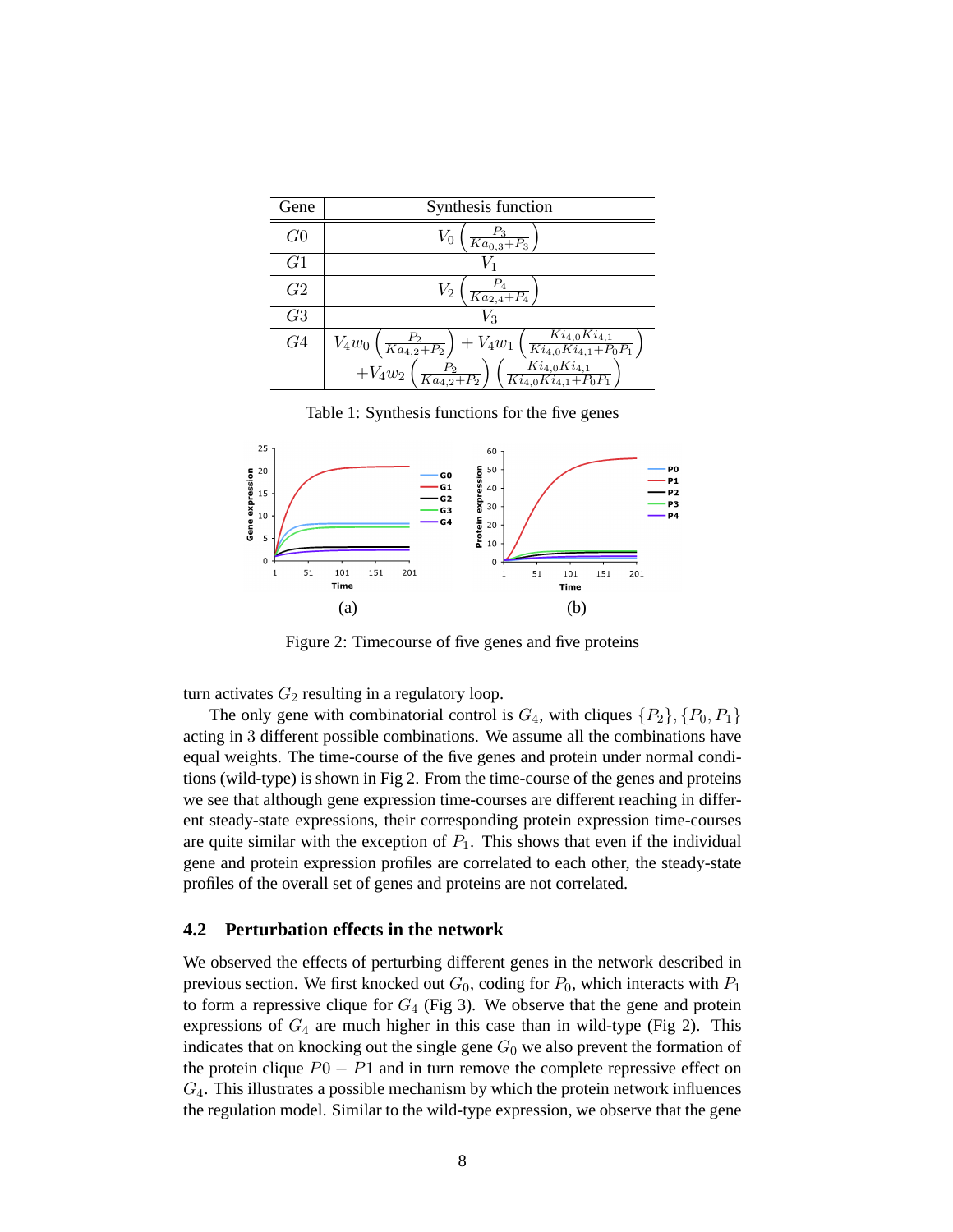

Figure 3: Timecourse of five genes and five proteins after knocking out gene G0



Figure 4: Timecourse of five genes and five proteins after knocking out gene G3

and protein expression time-courses are not completely correlated. For example the gene expression profiles of  $G_3$  and  $G_4$  look very similar in the later half of the timecourse but the corresponding protein expression profiles,  $P_3$  and  $P_4$ , are different in the later half, resulting in different steady-state expressions. This uderscores the importance of modeling protein expression separately from gene expression.

We show similar results of perturbing gene  $G_3$  which is an activator for  $G_0$ (Fig 4). Knocking out  $G_3$  drives the the expression of  $G_0$  and  $P_0$  close to zero. We see that for  $G_2$  there is no appreciable change in time-course and steady-state profiles as compared to the wild-type. This is because,  $G_4$  which encodes an activator for  $G_2$  is still active. For  $G_4$  we observe that its time-course and as well as steady-state profiles are diferent from the wild-type, with the steady-state expression being higher for the perturbation than the wild-type. This is because  $G_3$  codes an activator for  $G_0$ , which is absent, resulting in the disruption of the repressive complex,  $P_0 - P_1$ , and therefore an up-regulation of  $G_4$ . This illustrates a cascade of changes triggerred by a single perturbation that percolates down the chain of physical interactions, which is characteristic of true biological networks.

# **5 Future work**

In this paper we have described a gene regulatory simulation framework that models the combinatorial control of transcription factors on gene regulation and does